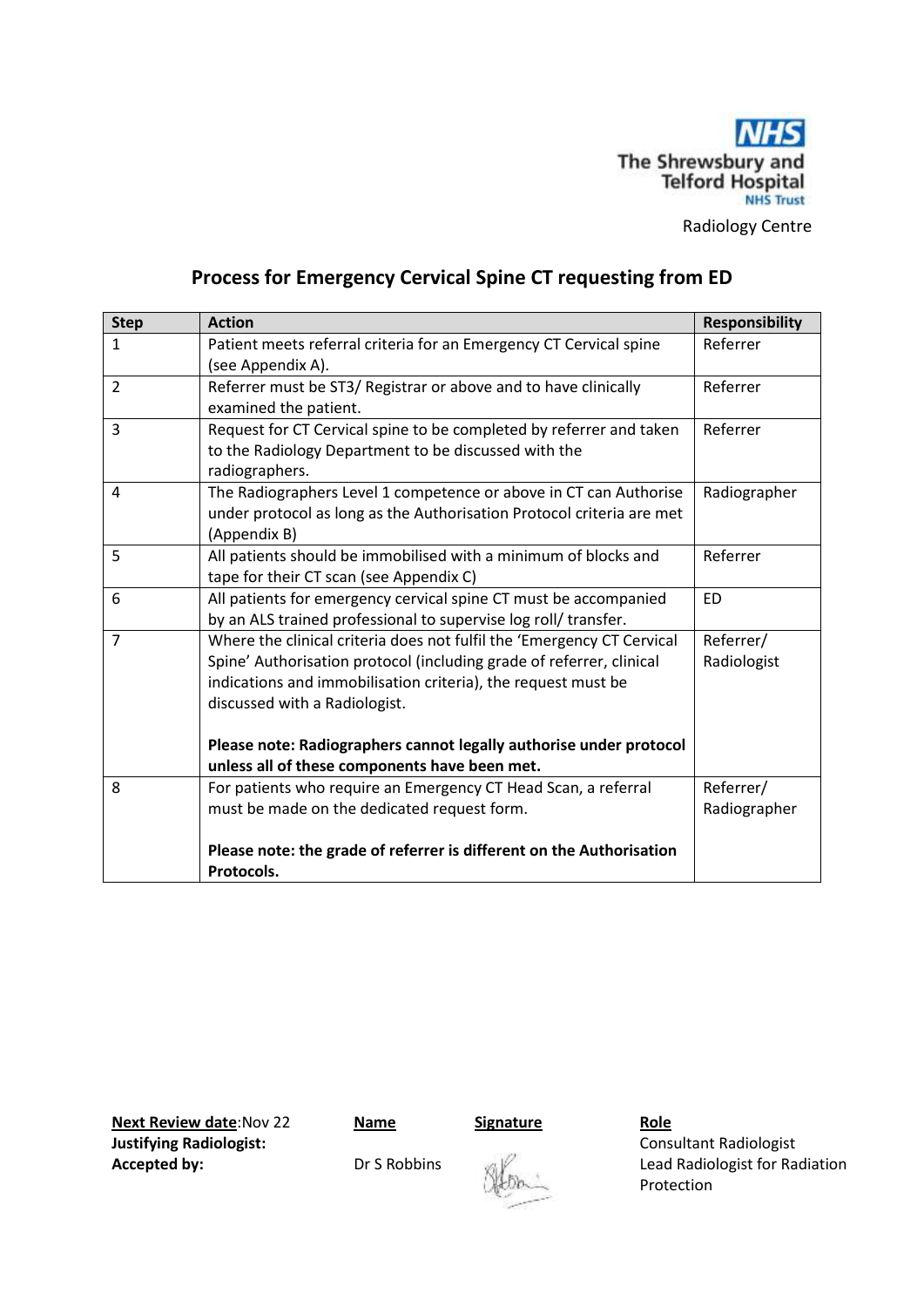# **Appendix A: Referral Pathway**



**Next Review date:Nov 22 Name** Signature Role **Justifying Radiologist:** Consultant Radiologist



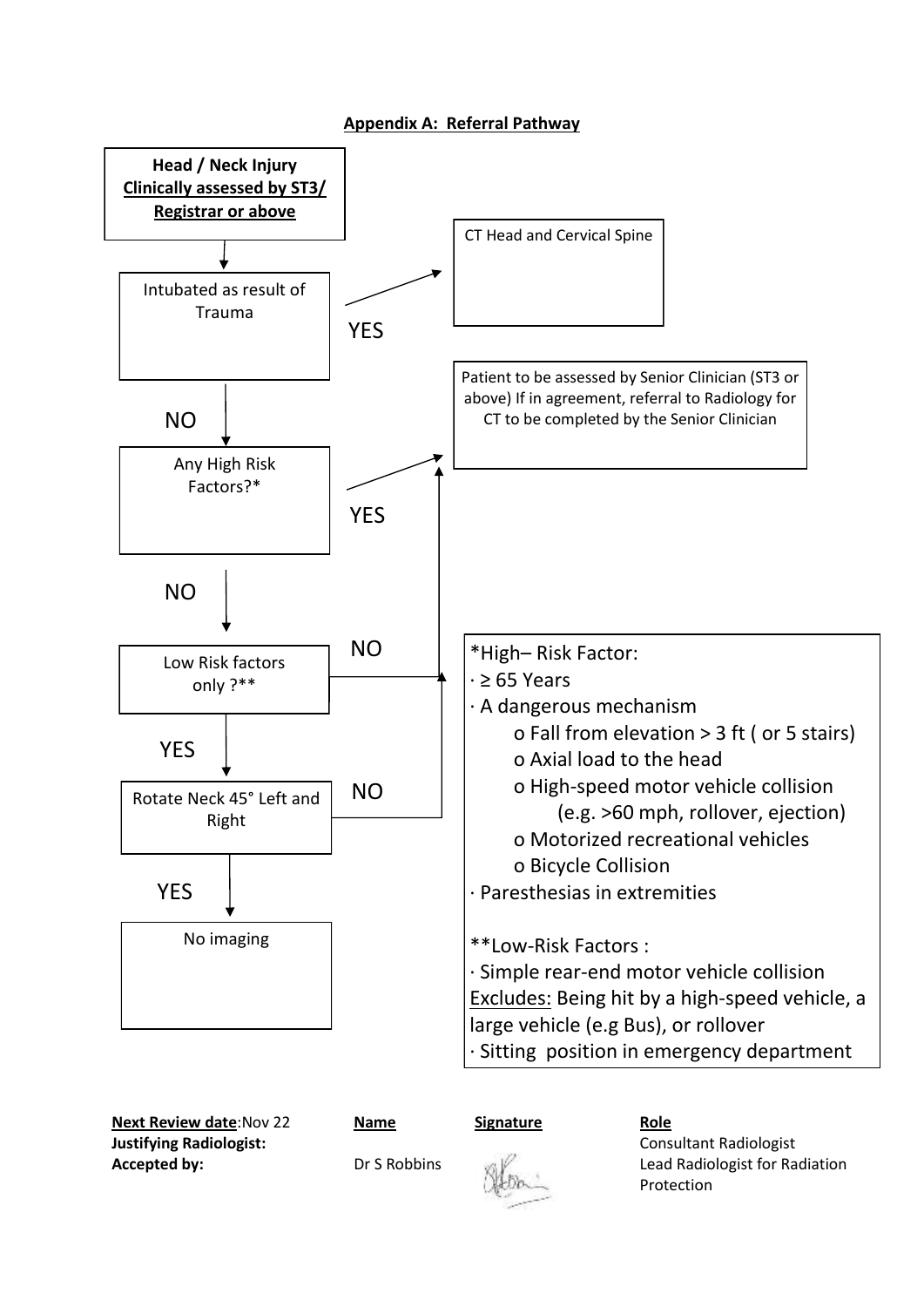| <b>Appendix B: Authorisation Protocol</b>                                                            |  |  |
|------------------------------------------------------------------------------------------------------|--|--|
| October 2020                                                                                         |  |  |
| <b>Emergency Cervical Spine CT</b>                                                                   |  |  |
| Justifying Practitioner: Dr Sian Robbins, Consultant Radiologist                                     |  |  |
| When can this protocol be used:                                                                      |  |  |
| Referrals requested from the Emergency Department where:                                             |  |  |
| Referrer is grade ST3 or above                                                                       |  |  |
| Who may authorise under protocol:                                                                    |  |  |
| CT radiographers of competency level 1 or above                                                      |  |  |
| Examination                                                                                          |  |  |
| CT cervical spine for trauma                                                                         |  |  |
| <b>Clinical Indications:</b>                                                                         |  |  |
| Adults who have sustained a head injury and have any of the following risk factors:                  |  |  |
| Scan less than 1 hour from injury                                                                    |  |  |
| GCS < 13 on initial assessment                                                                       |  |  |
| The patient has been intubated<br>A definitive diagnosis of cervical spine injury is needed urgently |  |  |
| (e.g. before surgery).                                                                               |  |  |
| The patient is alert and stable, there is clinical suspicion of cervical spine injury AND any of     |  |  |
| the following apply:                                                                                 |  |  |
| Patient is aged 65 years or older                                                                    |  |  |
| Patient presents with focal peripheral neurological deficit                                          |  |  |
| Patient presents with paraesthesia in the upper or lower limbs                                       |  |  |
| Patient has suffered a dangerous mechanism of injury                                                 |  |  |
| Examples include:-                                                                                   |  |  |
| Fall from a height of greater than 1 metre or 5 stairs                                               |  |  |
| Axial load to the head, for example diving                                                           |  |  |
| High-speed motor vehicle collision                                                                   |  |  |
| Rollover motor accident<br>Ejection from a motor vehicle                                             |  |  |
| Accident involving motorised recreational vehicles                                                   |  |  |
| <b>Bicycle collision</b>                                                                             |  |  |
|                                                                                                      |  |  |
|                                                                                                      |  |  |

**Next Review date:Nov 22 Name Signature Role Role Radiologist Justifying Radiologist Justifying Radiologist:**<br>**Accepted by:** Dr S Robbins

Lead Radiologist for Radiation Protection

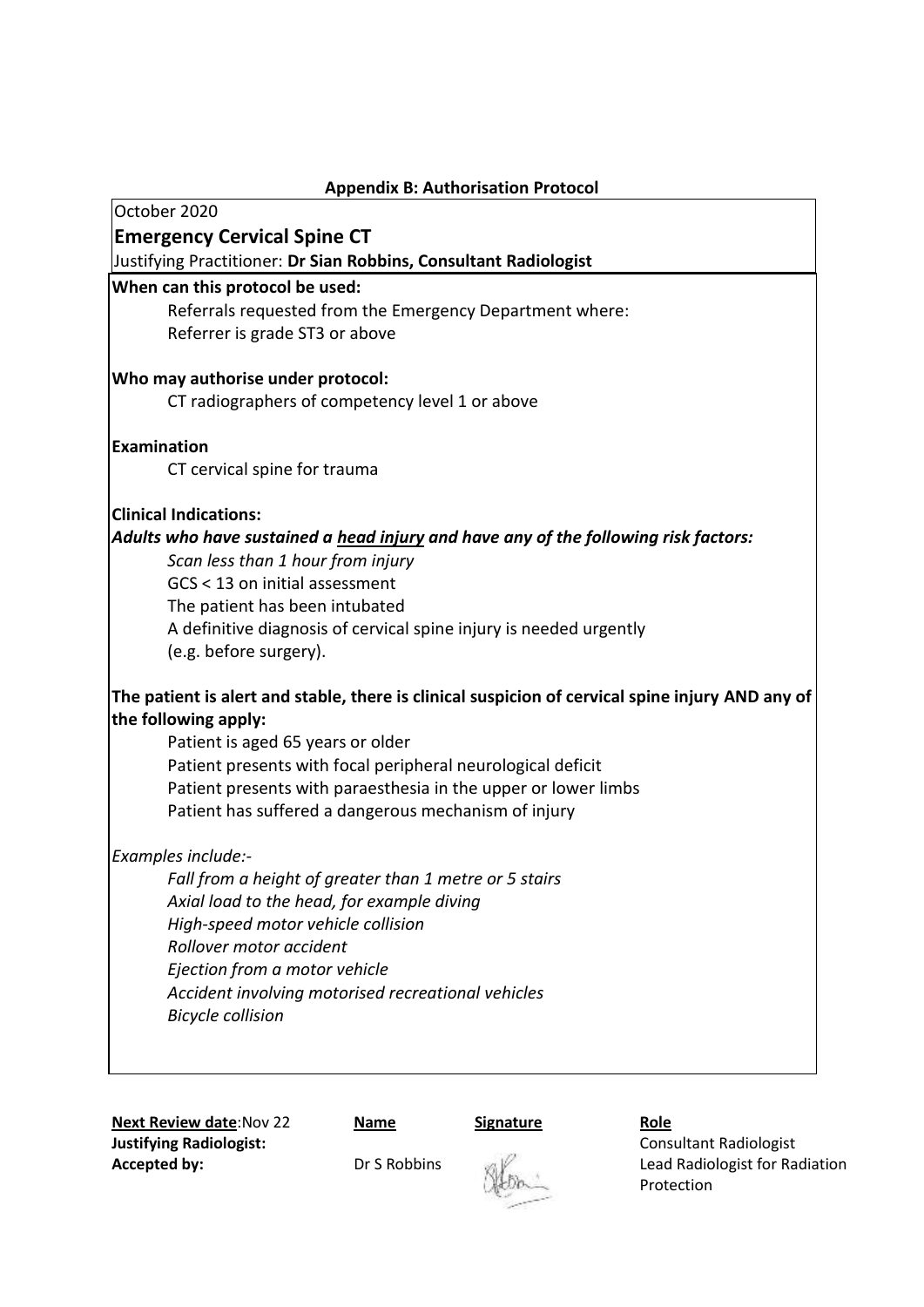# **Exclusions**

Patients < 18 years

# **Patient protection**

ID patient following IRMER Procedure A. Safety Checklist must be followed

# **Where a request falls outside of this protocol, it must be justified by an IRMER Practitioner prior to being scanned.**

### **Scan protocol**

- standard helical cervical spine protocol from base of skull to bottom of T4 vertebra
- 1mm axial sharp bone and soft tissue reconstructions to be sent to PACS
- sharp bone sagittal/coronal MPRs

**The Radiographer MUST inform the Radiologist or outsourced reporting agency that the scan has been performed in order for a report to be issued in a timely manner**-

# **Documentation of authorisation by Radiographer**

- The request must be available on CRIS.
- The Radiographer who authorises the request will document that it has been 'Accepted under protocol' with their HCPC number & initials in the 'Events' column on CRIS.

# **Any queries must be discussed with a Radiologist**

**Next Review date:Nov 22 Name** Signature Role **Justifying Radiologist:** Consultant Radiologist